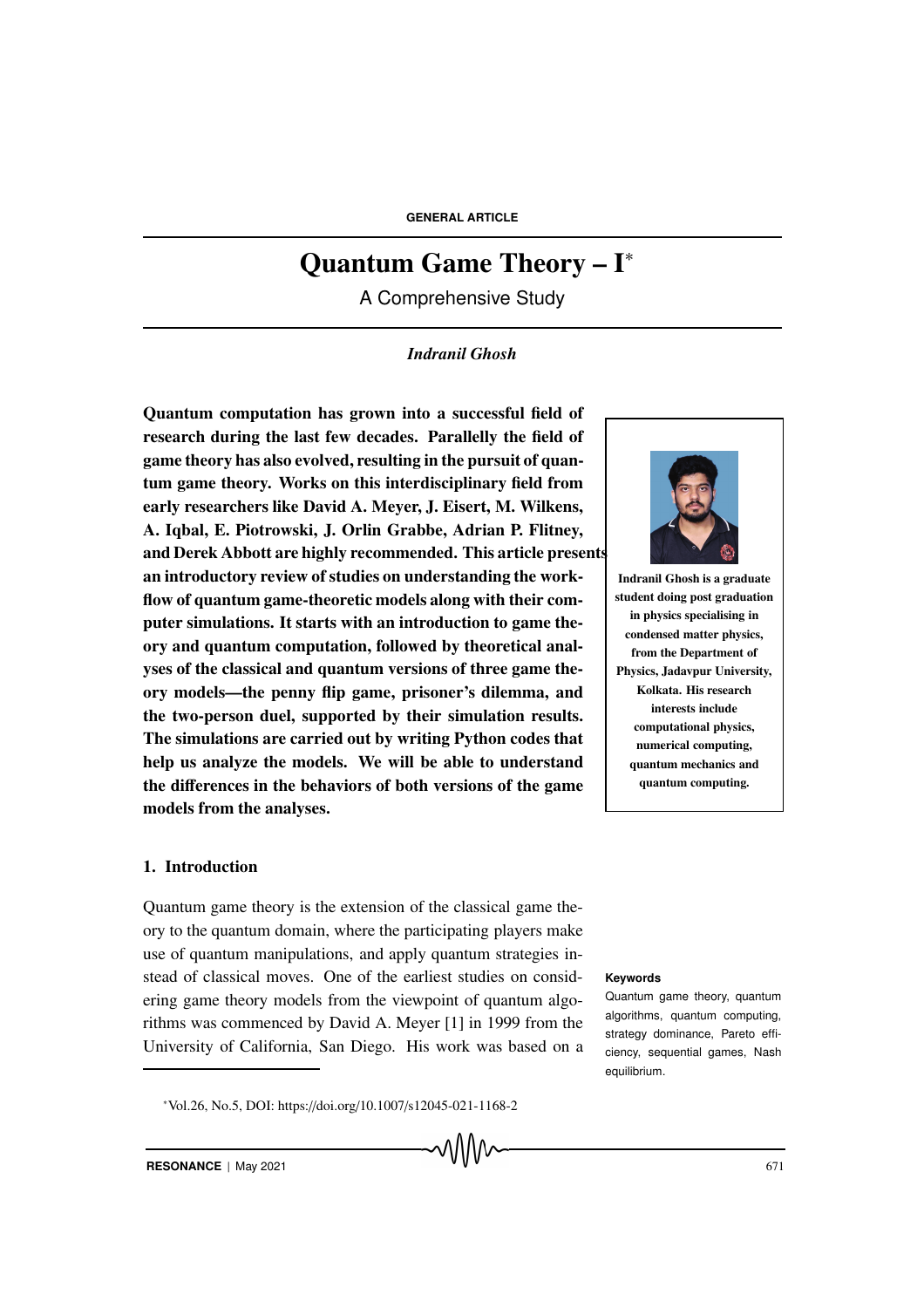quantum version of the penny flip game, where he showed that a player applying quantum strategies always beats a player applying classical ones. Next, Eisert and Wilkens [2] made a detailed investigation on implementing quantum operations on twoplayer binary choice games like prisoner's dilemma. Also, J. Orlin Grabbe's essay [3], generally oriented towards economists with a little or no background on quantum mechanics, made a comprehensive survey of these famous game models with applications of quantum operators.

Quantum game theory has found intriguing applications in several fields like population biology and market economics. A study on quantum evolutionary stable strategies (QESS) was carried out by A. Iqbal and A. H. Toor [4], where they applied quantum game theory concepts to the original work on ESS by J. Maynard Smith and G. R. Price [5]. Games of survival that are played at the molecular level can be modeled using QESS. Another application of the quantum game theory was on market games. A series of articles was published by E. W. Piotrowski and J. Sladkowski beginning with *quantum market games* [6]. They worked on quantum bargaining games, quantum English auctions, etc. These revolutionized their idea of *quantum anthropic principle* [7] for the evolution of markets being governed by quantum laws instead of classical laws.

Keeping the above information in mind, this article thus presents a systematic study on the quantum game-theoretic models starting with introducing the classical game theory and quantum computing, followed by the development of three quantum games. A simulator is designed with Python version 3.6.8 [8] [9], and the structures and issues of these games are simulated with the same to understand their basic frameworks.

#### 2. Classical Game Theory

The rigorous mathematical treatment of game theory began in 1944 with the seminal work *Theory of Games and Economic Behavior* by John von Neumann and Oskar Morgenstern [10]. Later,

Quantum game theory Quantum has found intriguing applications in several fields like population biology and market economics.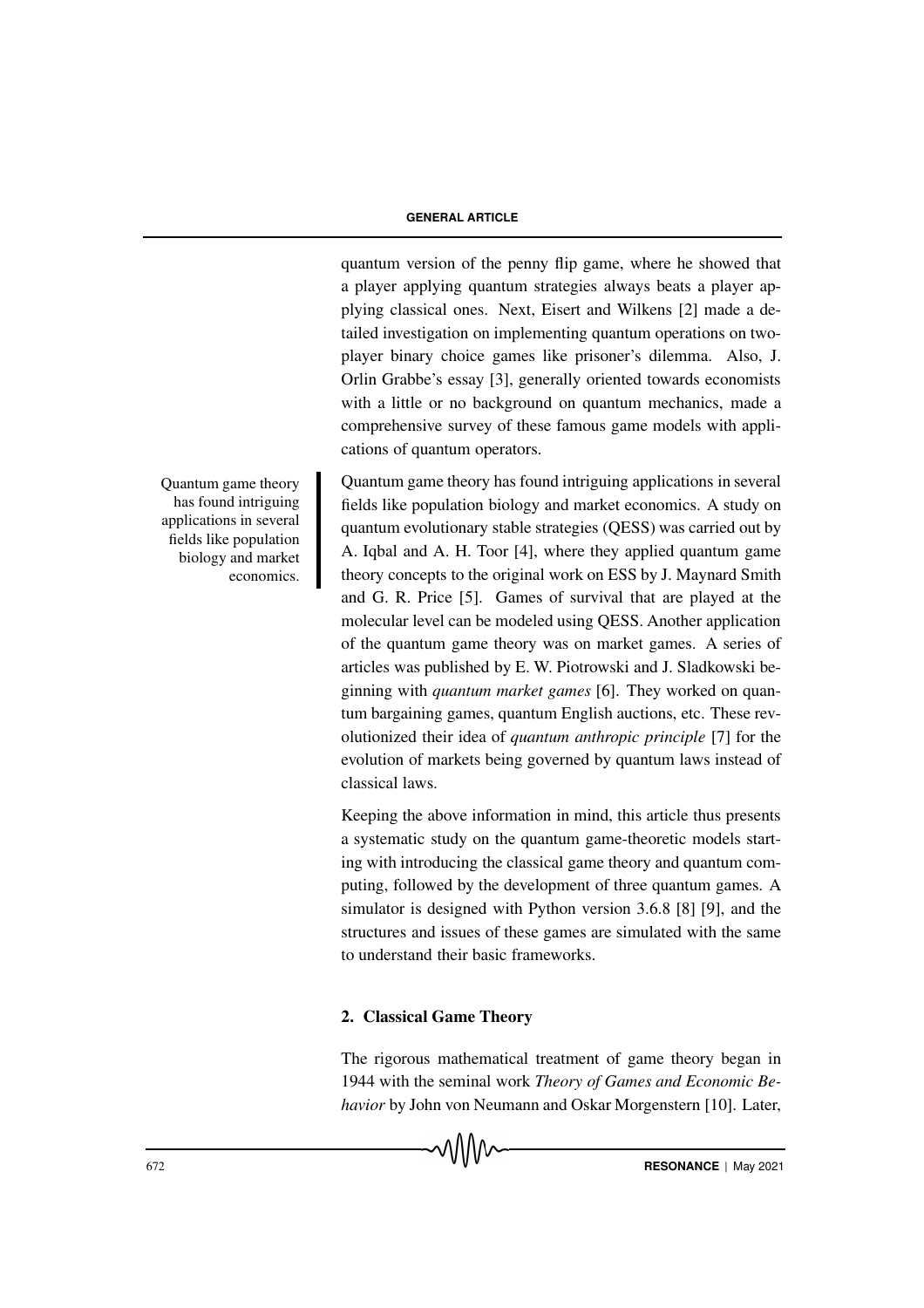John Nash, who received a Nobel Prize in Economics, revolutionised the field with his influential works [11] [12].

Game theory is the study of mechanism to represent and analyse Game theory is the study strategic interactions among rational agents called *players* whose joint decisions ultimately results in a final outcome. These *players* change their roles according to the problem being handled. Game theory can be bifurcated into two main branches:

- *Cooperative game theory*, where players are allowed to communicate with each other and exchange knowledge.
- *Non-cooperative game theory*, where players are unable to communicate with each other or cannot share information or sign contracts.

#### 2.1 *Game-frames for Modeling Games*

Giacomo Bonanno [13], professor of economics from the University of California describes a *game-frame* as, a list of five items i.e,  $G = \{P, \{S_i\}, O, F, \{\succ_{i}\}\}\$ , where,

- 1.  $P = \{1, 2, ..., n\}$  is a set of players and  $n \ge 2$ .
- 2.  ${S_i}$  is a set of sets, for each player  $i \in P$ . Player *i* has access to the set of strategies *S <sup>i</sup>* . Now, the set of *strategy profiles* is defined as,  $S = S_1 \times S_2 \times ... \times S_n$ , where *S* is the Cartesian product of these sets. As a result, an element of *S* is a list,  $s = \{s_1, s_2, ..., s_n\}$ which represents the strategy of each player.
- 3. *O* is a set of outcomes.
- 4.  $F : S \rightarrow O$  is function that maps with every strategy profile *s* an outcome *F*(*s*) ∈ *O*.
- 5.  $\{\gtrsim_i\}$  is a set of complete and transitive ranking (similar to 'ordering' in set theory) of the set of outcomes *O*, each for every player  $i \in P$ . Here 'complete' means the complete information of the players' strategies are denoted by the ranking. Now, an ordinal utility function  $U: O \to \mathbb{R}$  is a mechanism for quantizing the ranking (ordering)  $\geq$  between outcomes. Here, 'quantizing' means replacing the qualitative ranking with numeric ranking,

of mechanism to represent and analyse strategic interactions among rational agents called *players* whose joint decisions ultimately results in a final outcome.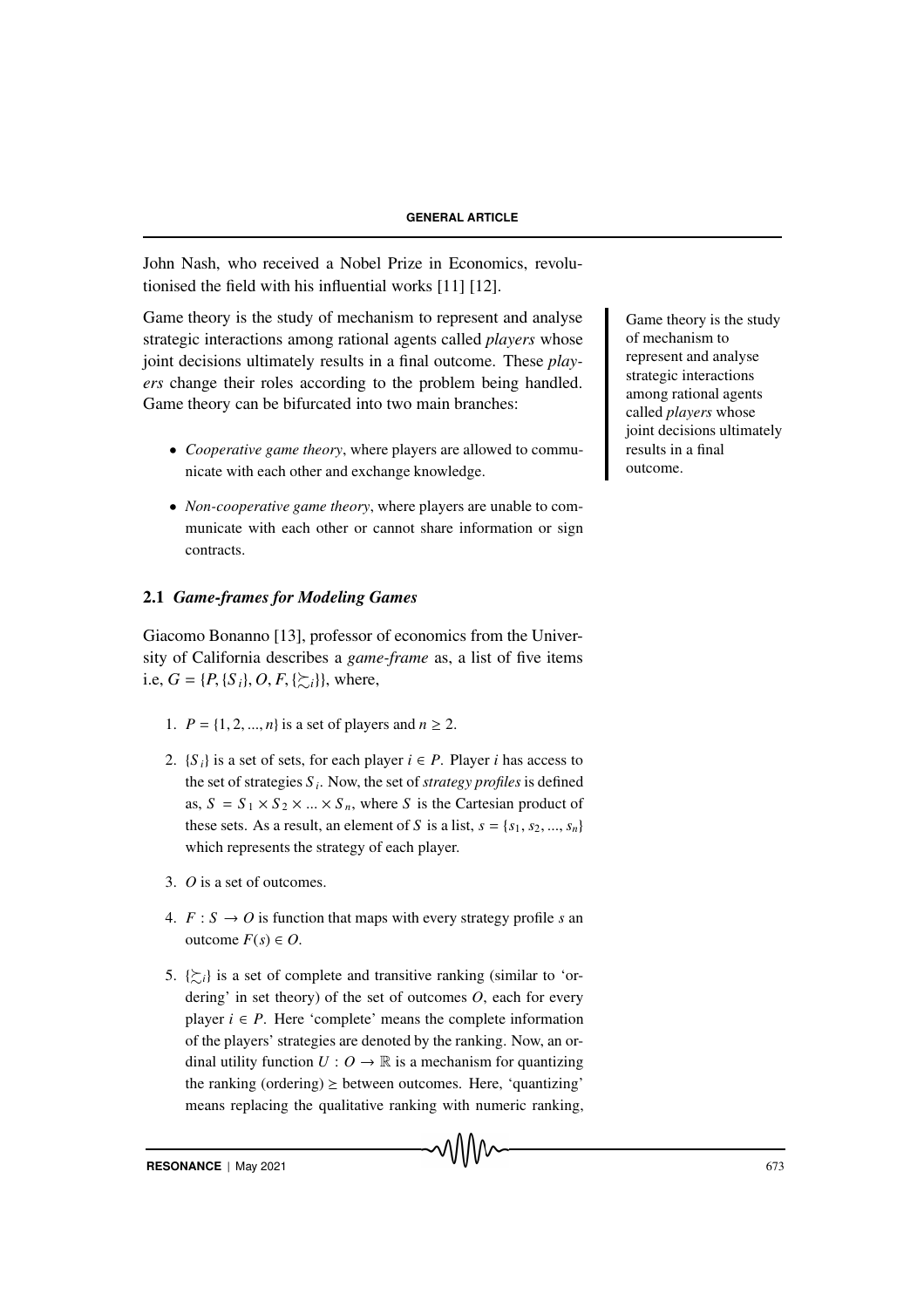**GENERAL ARTICLE**

Table 1. Reduced form of a game-frame. *<sup>P</sup>*1/*P*<sup>2</sup> *<sup>S</sup>* <sup>1</sup> *<sup>S</sup>* <sup>2</sup>

| P1/P2 |        |        |
|-------|--------|--------|
|       | (a, a) | (b, c) |
|       | (c, b) | (d, d) |

i.e, if for every two outcomes,  $o_1 \in O$  and  $o_2 \in O$ ,  $o_1 > o_2$ , then *U*(*o*<sub>1</sub>) > *U*(*o*<sub>2</sub>) and if *o*<sub>1</sub> ∼ *o*<sub>2</sub>, then *U*(*o*<sub>1</sub>) = *U*(*o*<sub>2</sub>). It means, if the number assigned to  $o_1$  is greater than the number assigned to  $o_2$ , then  $o_1$  is preferred to  $o_2$ . Now, a payoff function of the player *i*,  $\pi_i$ :  $S \to \mathbb{R}$  is defined by  $\pi_i(s) = U_i(f(s))$ .

These fetch us a reduced-form of the game, defined by a list of three elements, i.e,  $G = {P, {S_i}, {\pi_i}}$ . We will be considering the reduced-form of the game models in this article given by the following tabular structure:

Here, *P*1 and *P*2 are the two players involved and the strategies available are  $\{S_1, S_2\}$ . The corresponding payoff values are  $\{a, a\}$ b, c, d}. The first element in the parenthesis corresponds to the payoff of *P*1 and the second element of *P*2.

#### 2.2 *Strategy Dominance*

Now, as strategies are concerned, for a player, there are two relations on the set of its strategies.

1. *Strictly Dominant Strategy*: For a player *p* in a game, let us assume, there are two strategies,  $s_{1p}$  and  $s_{2p}$ . Now,  $s_{1p}$  strictly dominates  $s_{2p}$  if and only if for every choice of strategies of the other players,  $p'$  *s* payoff from choosing  $s_{1p}$  is strictly greater that  $p'$ s payoff from choosing  $s_{2p}$ . So,  $s_{1p}$  is a dominant strategy. For all other players  $q$  who has access to strategies  $s_q$ , the notation *s*−*<sup>p</sup>* can be used to mean the same, i.e,

$$
s_{-p} = \{s_1, ..., s_{p-1}, s_{p+1}, ..., s_n\}.
$$
 (1)

So, the strict dominance of  $s_{1p}$  over  $s_{2p}$  is maintained if and only if,

$$
\pi_p(s_{1p}, s_{-p}) > \pi_p(s_{2p}, s_{-p}).
$$
\n(2)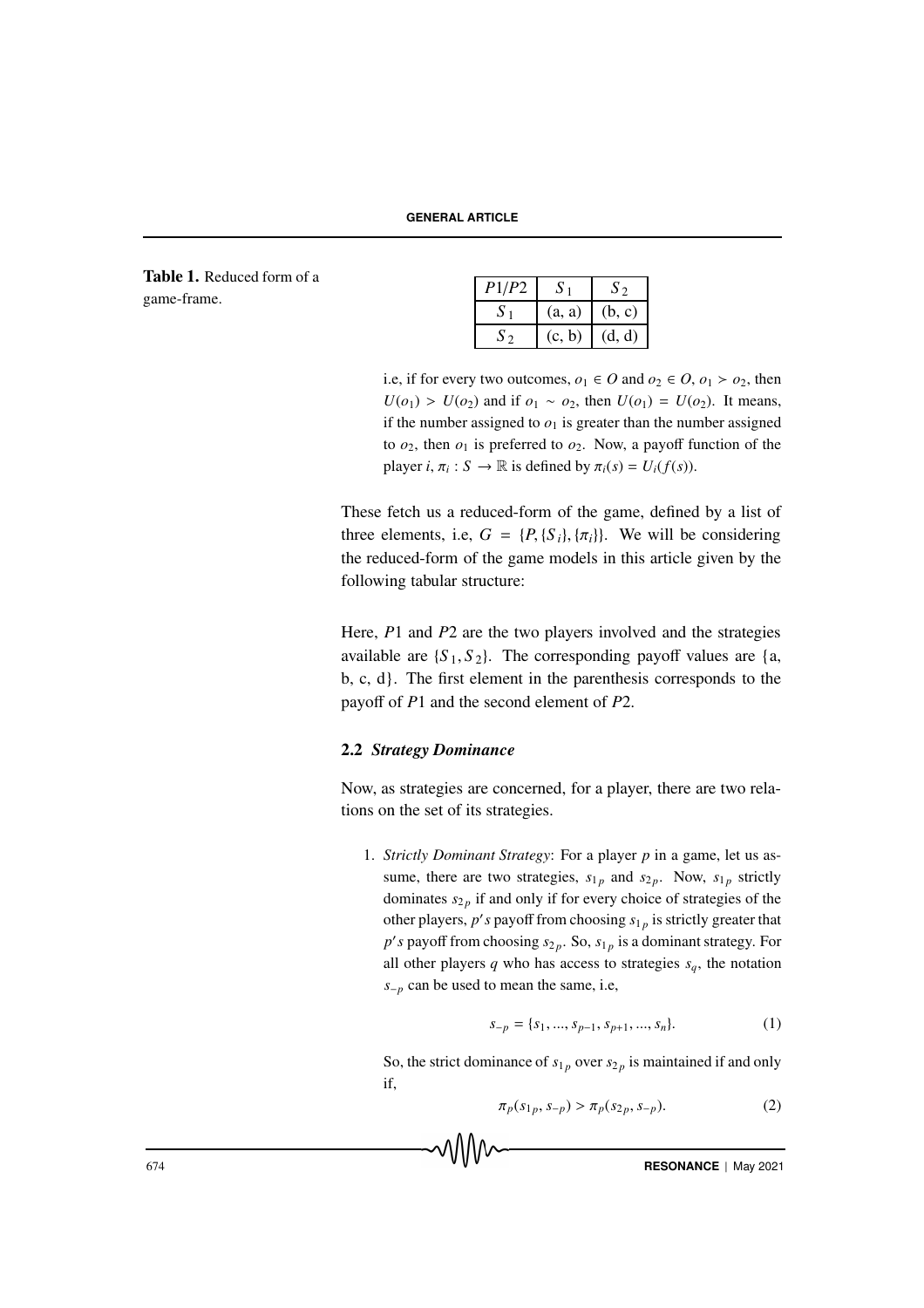2. *Weakly Dominant Strategy*  $s_{1p}$  is weakly dominant over  $s_{2p}$  if, for every choice of strategies of the other players, *p* ′ *s* payoff from choosing  $s_{1p}$  is at least as great as *p*'s payoff from choosing  $s_{2p}$ . So, the weak dominance of  $s_{1p}$  over  $s_{2p}$  is maintained if and only if,

$$
\pi_p(s_{1p}, s_{-p}) \ge \pi_p(s_{2p}, s_{-p}).
$$
\n(3)

#### 2.3 *Pareto E*ffi*ciency*

For a reduced-form of a game, if  $s_1$  and  $s_2$  are two strategy profiles, then

- *s*<sub>1</sub> is strictly Pareto superior to *s*<sub>2</sub> if for every player  $p, \pi_p(s_1)$  >  $\pi_p(s_2)$ .
- *s*<sub>1</sub> is weakly Pareto superior to *s*<sub>2</sub> if for every player *p*,  $\pi_p(s_1) \ge$  $\pi_p(s_2)$  together with a player *q* such that  $\pi_q(s_1) > \pi_q(s_2)$ .
- A strategy  $s_q$  of a player  $q$  is Pareto optimal if it cannot be improved by hurting all the other players.

# 2.4 *Iterated Deletion of Strictly Dominated Strategies Algorithm*

A rational player in a game will always play a strictly dominated Rationality of a player strategy, if available. Rationality of a player refers to the fact that, the player will always tend to choose a strategy that will maximize his/her utility. It also informs us which strategies are never played. The *iterated deletion of strictly dominated strategies* (IDSDS) algorithm is built on the common knowledge of rationality. Steven Tadelis [14] gives a detailed description of the algorithm (see *Algorithm* 1)

Now, If  $G^{\infty}$  (the final game form) consists of a single strategy profile, that profile is called the *iterated strict dominant strategy equilibrium*. But *G*<sup>∞</sup> may consist of two or more strategy profiles. We consider an example, where  $G^0$  (the initial game form) is defined as the one given in *Table* 2.

Applying the IDSDS algorithm on  $G^0$ , the final form of the game *G* <sup>∞</sup> that is generated is given by *Table* 3.

refers to the fact that, the player will always tend to choose a strategy that will maximize his/her utility. It also informs us which strategies are never played.

**RESONANCE** | May 2021 675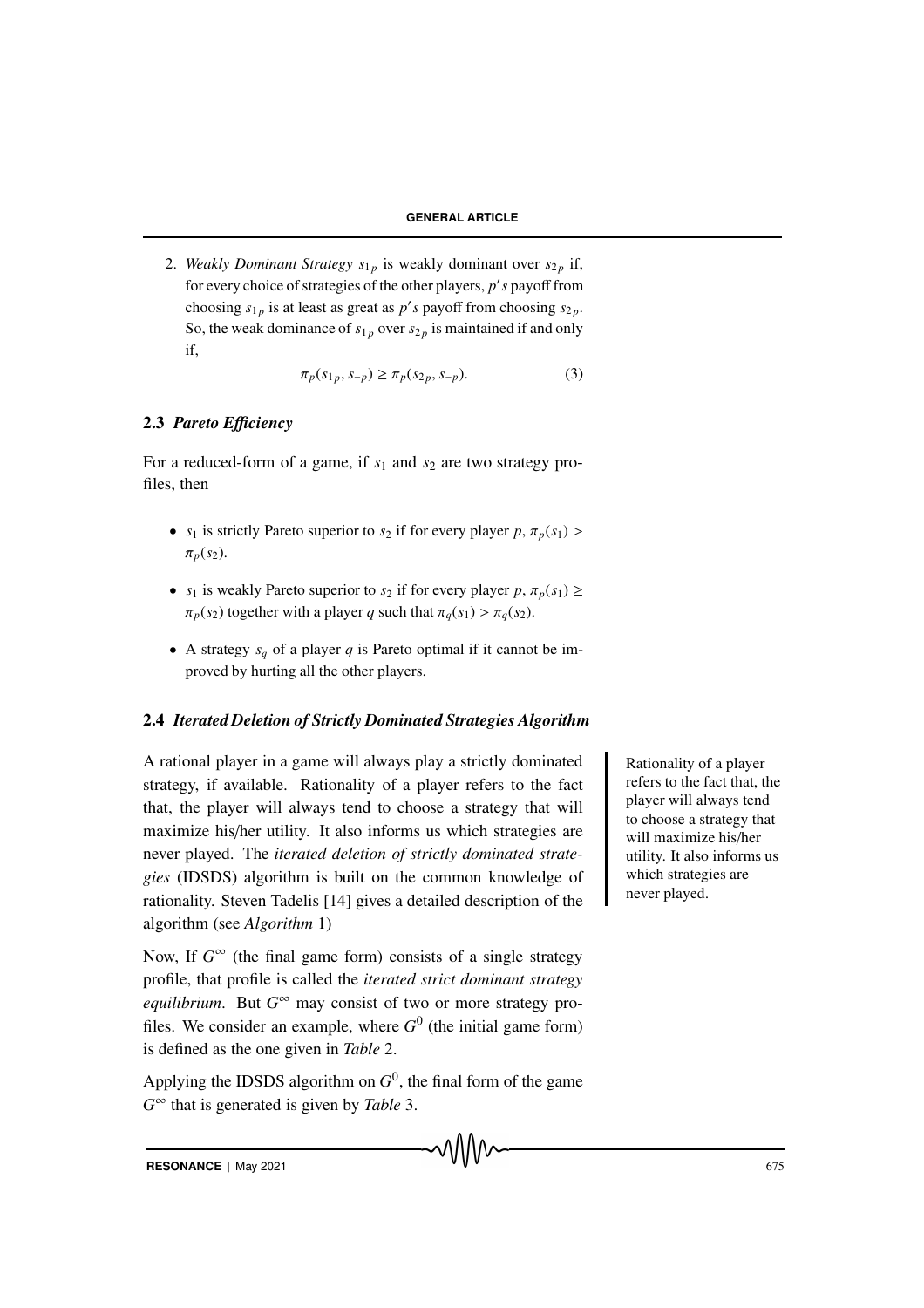# Algorithm 1: IDSDS algorithm

Input: Initial reduced-game form *G* 0 Output: Final game form *G* ∞

- 1 The original strategy of player  $p$  in the game is set by defining  $S_p^0 = S_p$  and  $i = 0$
- 2 Check whether there are players whose strategies  $s_p \in S_p^i$  are strictly dominated. If the condition is True go to step 3, if not go to step 4.
- 3  $\forall i \in n$ , remove those strategies  $s_p \in S_p^i$  that are strictly dominated. Set  $i = i + 1$ , and define a new game with strategy set  $S_p^i$  without the removed strictly dominated strategies. Go back to step 2.
- 4 The remaining strategies in  $S_p^i$  are the solutions of the game and the final form is  $G^{\infty}$ .

Table 2.  $G^0$  for IDSDS algorithm.

| P1/P2 | S <sub>1</sub> | $S_{2}$ | $S_3$  |
|-------|----------------|---------|--------|
| $S_1$ | (8, 6)         | (0, 9)  | (3, 8) |
| $S_2$ | (3, 2)         | (2, 1)  | (4, 3) |
| $S_3$ | (2, 8)         | (1, 5)  | (3, 1) |

Table 3. *G*<sup>∞</sup> for IDSDS al- $P1/P2$  *S*<sub>3</sub> gorithm.

According to game theorists, an 'equilibriated' game means a game that has reached its stable state, where all the causal strategies internal to the game balance each and every outcome out and leave the game state to be in 'rest'.

| P1/P2 |  |
|-------|--|
|       |  |

 $(S_2, S_3)$  is the *iterated strict dominant strategy equilibrium* that survives the algorithm and is compatible with common belief of rationality.

#### 2.5 *Nash Equilibrium*

᠕᠕᠕

If the IDSDS algorithm is unable to solve a game, Nash equilibrium, named after John Nash, offers an alternative. Here, 'solving a game' means finding the equilibria of a game. According to game theorists, an 'equilibriated' game means a game that has reached its stable state, where all the causal strategies internal to the game balance each and every outcome out and leave the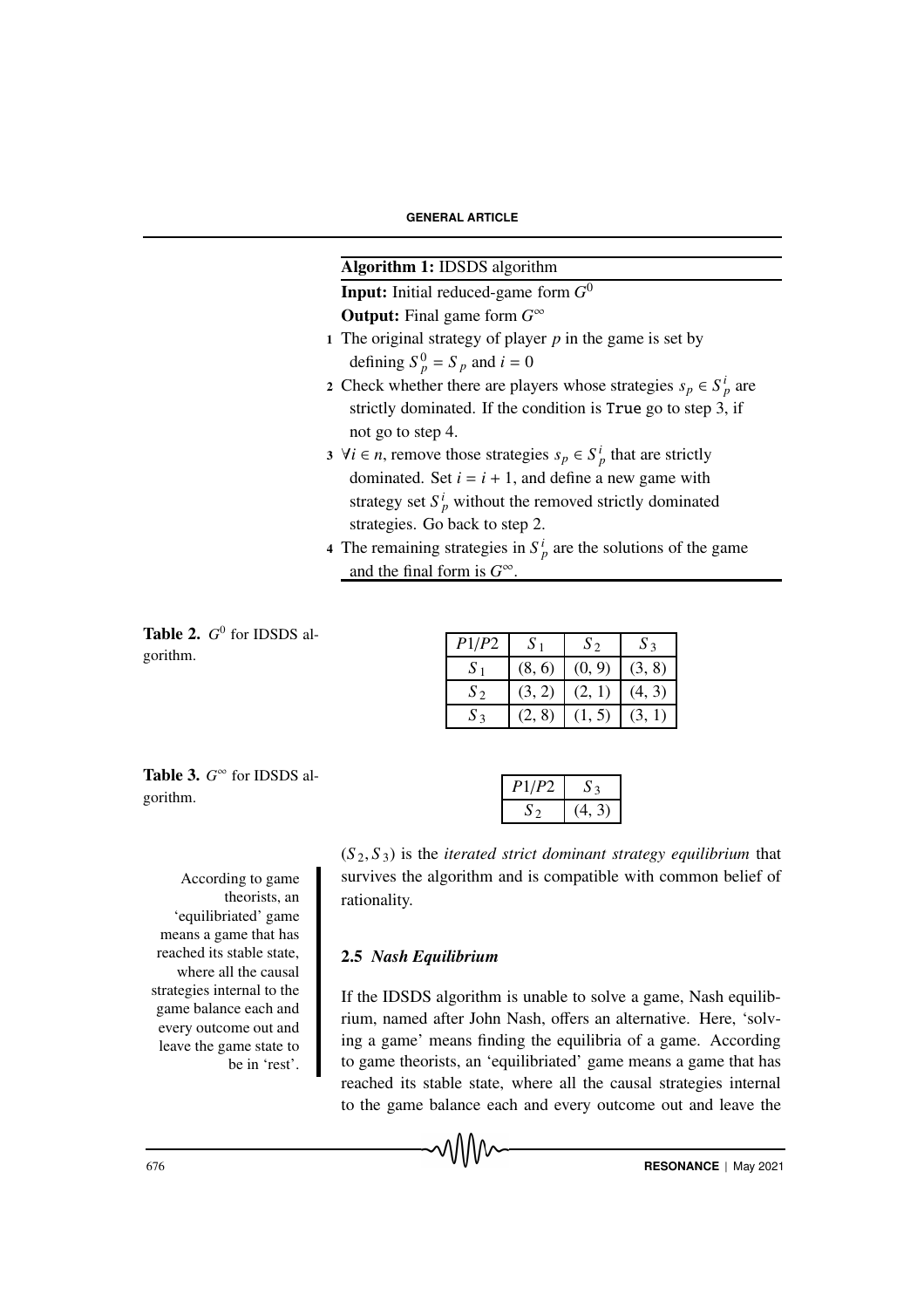**GENERAL ARTICLE**

| P1/P2 | S <sub>1</sub> | $S_2$  | $S_3$  | $S_4$  |
|-------|----------------|--------|--------|--------|
| $S_1$ | (4, 0)         | (3, 2) | (2, 3) | (4, 8) |
| $S_2$ | (4, 2)         |        |        |        |
| $S_3$ | (3,<br>6,      | (5, 5) | (3, 1) | (5, 0) |
| $S_4$ |                |        |        |        |

Table 4. A reduced game

game state to be in 'rest'. For two players, a strategy profile  $s^* = (s_1^*)$  $j^*, s_2^*$  $2^*$   $\leq S_1 \times S_2$  is a Nash equilibrium, if the two following conditions are satisfied,

- For every  $s_1 \in S_1$ ,  $\pi_1(s_1^*, s_2^*) \ge \pi_1(s_1, s_2^*)$ .
- For every  $s_2 \in S_2$ ,  $\pi_2(s_1^*, s_2^*) \ge \pi_1(s_1^*, s_2)$ .

For example, the game represented by *Table* 4 has a unique Nash equilibrium  $(S_2, S_1) \equiv (4, 2)$ .

#### 2.6 *Sequential Games*

Besides being simultaneous, interactions between players can be Dynamic games have a sequential too. These games are also called *dynamic games* or *games in extensive form*. Dynamic games have a sequence of moves by the players, one after another. The knowledge of the full history of these moves to all the players corresponds to perfect information, and partial or no knowledge of the full history of the moves to the players correspond to imperfect information. Chess is a sequential game with perfect information, whereas the penny flip game and the two-person duel are sequential games with imperfect information.

These games can be modeled by *rooted directed trees* consisting of a set of nodes and directed edges joining them. A dynamic game is defined by a list of 7 elements, i.e,  $G = \{T, P, f_P, S, f_S, O, f_O\}$ where,

- 1. *T* is a finite rooted directed tree.
- 2.  $P = \{1, ..., n\}$  is a set of players and  $n \ge 2$ .

sequence of moves by the players, one after another. The knowledge of the full history of these moves to all the players corresponds to perfect information, and partial or no knowledge of the full history of the moves to the players correspond to imperfect information. Chess is a sequential game with perfect information, whereas the penny flip game and the two-person duel are sequential games with imperfect information.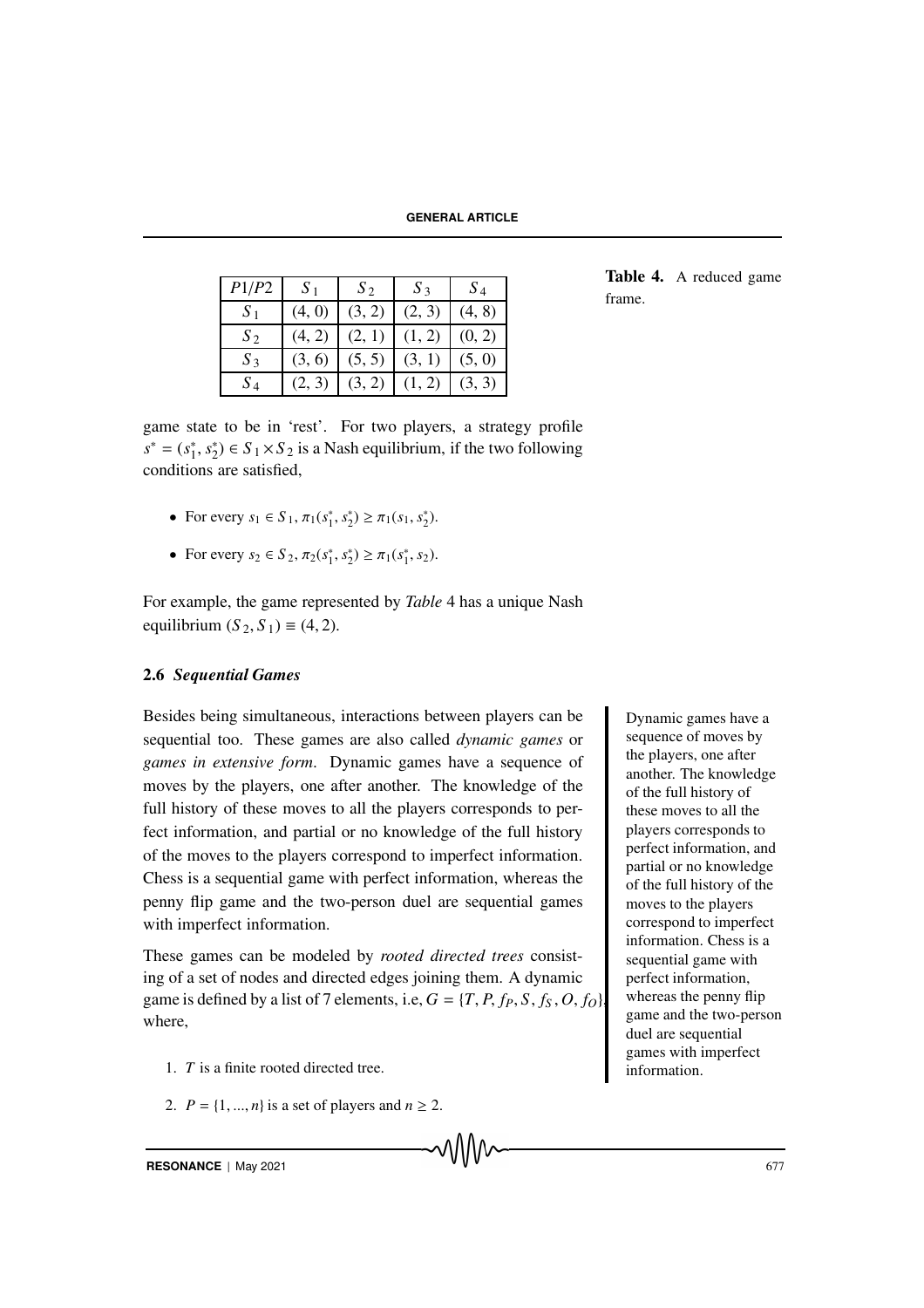- 3. A function *f<sup>P</sup>* that assigns a single player to every decision tree.
- 4. A set of strategies *S* .
- 5. A function *f<sup>S</sup>* that assigns a strategy to every directed edge of the tree, with the constraint that no two edges out of the same node are assigned the same strategy application.
- 6. A set of outcomes *O*.
- 7. A function that assigns an outcome to every terminal node.

A simple structure of this kind of game is:



Here, The game starts with Player 1, who has strategies  $S_1$  or *S* <sup>2</sup>. Player 1 plays one of its strategies followed by the move of Player 2, where it plays one of its strategies from *S* 3 and *S* <sup>4</sup>. *O<sup>i</sup>* are different outcomes of the game that are analysed by computing the corresponding payoffs for each player and placing them on reduced game-frames. In the next section, we give a brief introduction to quantum computation.

### 3. Quantum Computation (QC)

᠕᠕᠕

The process of manipulating quantum systems, like superconducting qubits, in order to process information is referred to as *quantum computation* [15] [16]. During the 1980s, renowned physicists like Paul Benioff [17] and Richard Feynman [18] made foundational contributions to this new field. A quantum mechanical model of the Turing machine was proposed by Paul Benioff,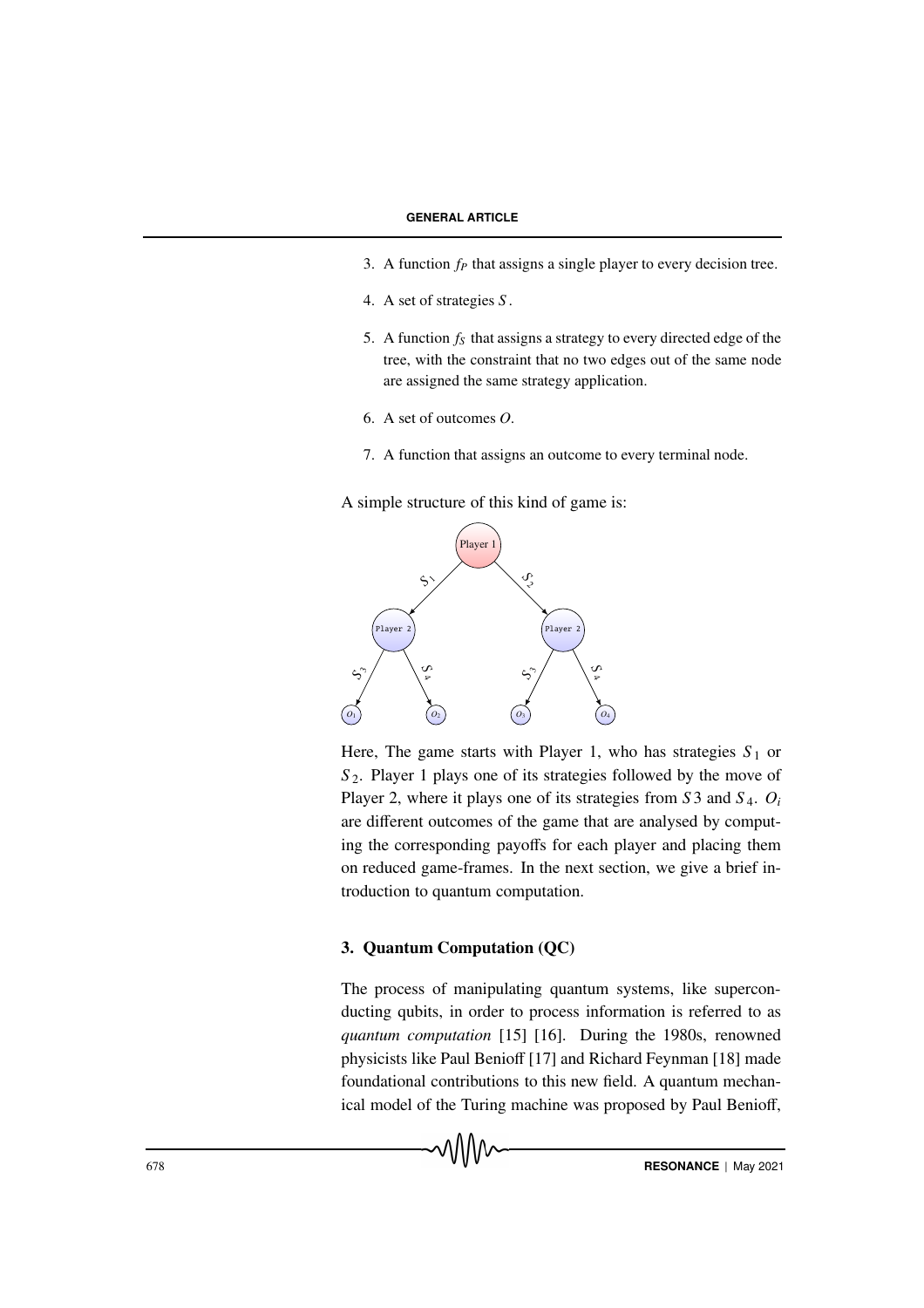and the potential of a quantum computing<sup>1</sup> device to simulate  $\frac{1}{2}$ Apoorva Patel, Quantum things that a classical computer could not was pointed out by Richard Feynman. In 1992, David Deutsch and Richard Jozsa [19] proposed a pioneering deterministic quantum algorithm, which is exponentially faster than any possible deterministic classical algorithm. Later, drawing inspiration from this work, in 1994, Peter Shor [20] developed a quantum algorithm for factoring integers, which was one of the beginnings of practical implementations of quantum computing. Besides, the development of Grover's search algorithm [21] was another notable breakthrough in quantum computation. In recent times, Seth Lloyd's works [22] [23] have been influential in this field. Although there are several models in quantum computing, like quantum circuit model, quantum Turing machine, adiabatic quantum computer [24], and quantum cellular automata [25], we will be dealing with the quantum circuit model in this article to study different quantum gametheoretic models.

In this computational model, the state space is a two dimensional Hilbert space  $H^2$ . Unlike classical computation, where the basic unit of computation is a bit, in QC, the basic unit is a qubit, represented by the basis states,  $\{|0\rangle, |1\rangle\}$  and a quantum state is represented as,

$$
|\psi\rangle = a|0\rangle + b|1\rangle \tag{4}
$$

where  $a, b \in \mathbb{C}$  and  $|0\rangle$ ,  $|1\rangle \in \mathbb{H}^2$ . Now, *a* and *b* are the probability amplitudes of the basis states, where,  $|a|^2$  and  $|b|^2$  represent the probabilities of finding the final state in either of the basis states after measurement. This results in the fact that,  $|a|^2 + |b|^2 = 1$ . The qubits in its pure states, i.e,  $|0\rangle$  and  $|1\rangle$  are represented geometrically by the Bloch sphere.

This notation of *bra-ket* was introduced by Paul Dirac [26] and the basis states are generally represented as vectors in the complex Hilbert space. In a computer we can simulate the basis states as,  $|0\rangle = \begin{bmatrix} 1 \\ 0 \end{bmatrix}$  $\overline{\phantom{a}}$ 0 and  $|1\rangle = \begin{bmatrix} 0 \\ 1 \end{bmatrix}$  $\overline{\phantom{a}}$  $\overline{\mathsf{l}}$ 1 . And a quantum state,  $|\psi\rangle = \begin{bmatrix} a \\ b \end{bmatrix}$  $\overline{\mathsf{l}}$ *b*  $\Big\}$  =  $a \begin{bmatrix} 1 \\ 0 \end{bmatrix}$  $\overline{\mathsf{l}}$ 0  $\Bigg] + b \Bigg]$  $\overline{\phantom{a}}$  $\overline{\mathsf{l}}$ 1 . This helps us writing simple simulators through a

Computation: Particle and Wave Aspects of Algorithms, *Resonance*, Vol.16, No.9, pp:821–835, 2011.

**RESONANCE** | May 2021 679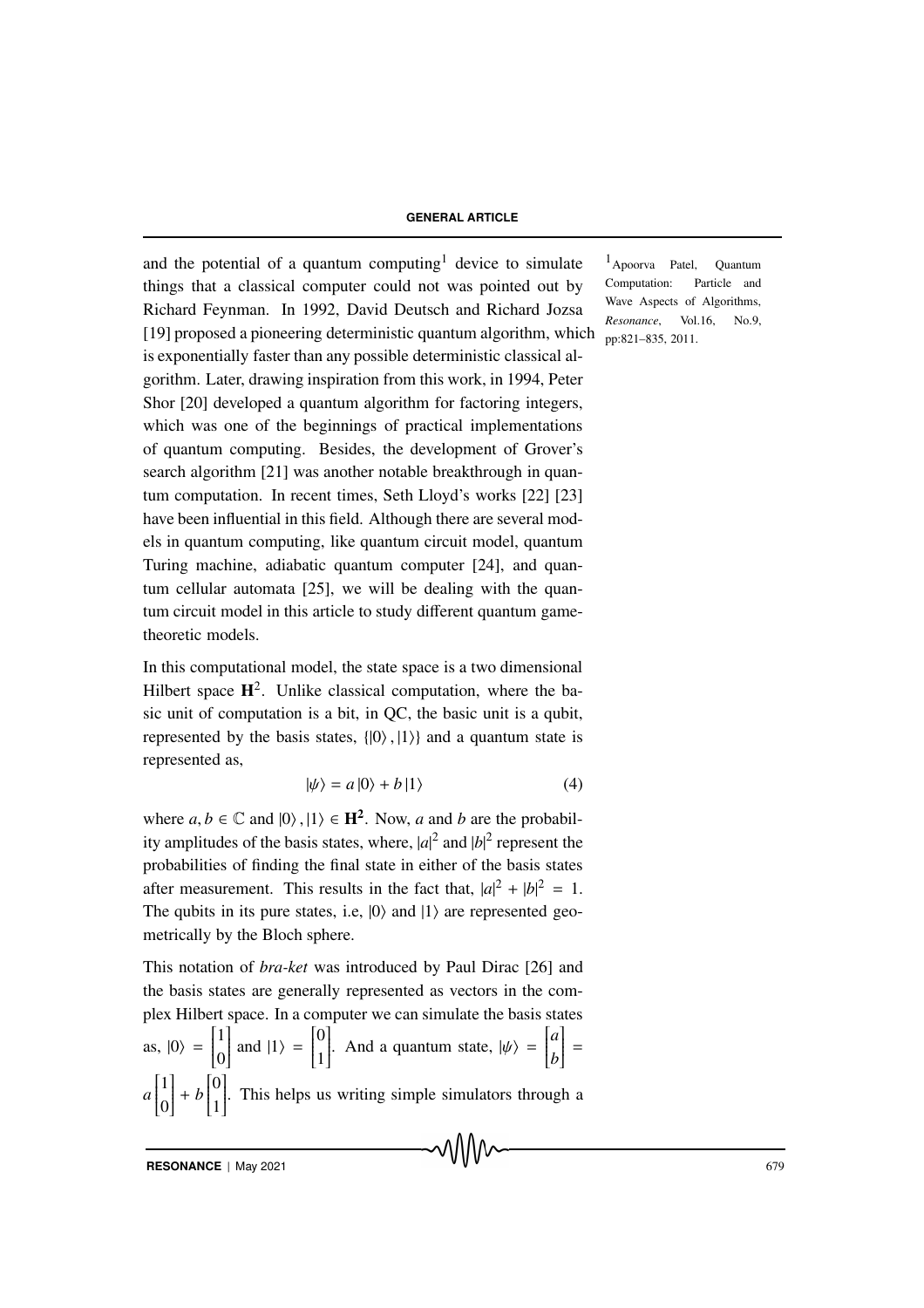Figure 1. Bloch sphere. (Source: *Wikipedia*)



programming language for carrying out simple quantum computing simulations in our classical computers.

In the quantum circuit model, a quantum algorithm can be written down as,

# Algorithm 2: A quantum algorithm

**Input:** An initial quantum state  $|\psi\rangle = a|0\rangle + b|1\rangle$  is prepared **Output:** The final quantum state  $|\phi\rangle = \alpha |0\rangle + \beta |1\rangle$  obtained

- 1 Apply a series of combinations of quantum logic gates (mathematically represented by local unitary operators), *U* on the initial state,  $|\psi\rangle$ .
- 2 Measure the circuits in the computational eigenbasis to obtain the final state  $|\phi\rangle$ , where  $\alpha^2$  and  $\beta^2$  are computed to analyse further. The whole operation is represented by,  $|\phi\rangle = U |\psi\rangle$ .

Both  $|\psi\rangle$  and  $|\phi\rangle$  are linear superpositions of the basis eigenstates  $\{|0\rangle, |1\rangle\}$ . That the squares of the probabilities add to 1 means that the quantum gates are always unitaries. One of the major characteristics of quantum computation is entanglement [27] [28], where measurements on some qubits will affect other qubits. It is a physical phenomenon between a pair of particles where the quantum state of each particle, even though are separated by an infinitely large distance, can not be described independently of that of the others. Entanglement produces a quantum association between the initial state and the final measured state. It has no classical analogue and is a complete quantum effect. Also, superposition, i.e, the ability of a quantum observable to be in a linear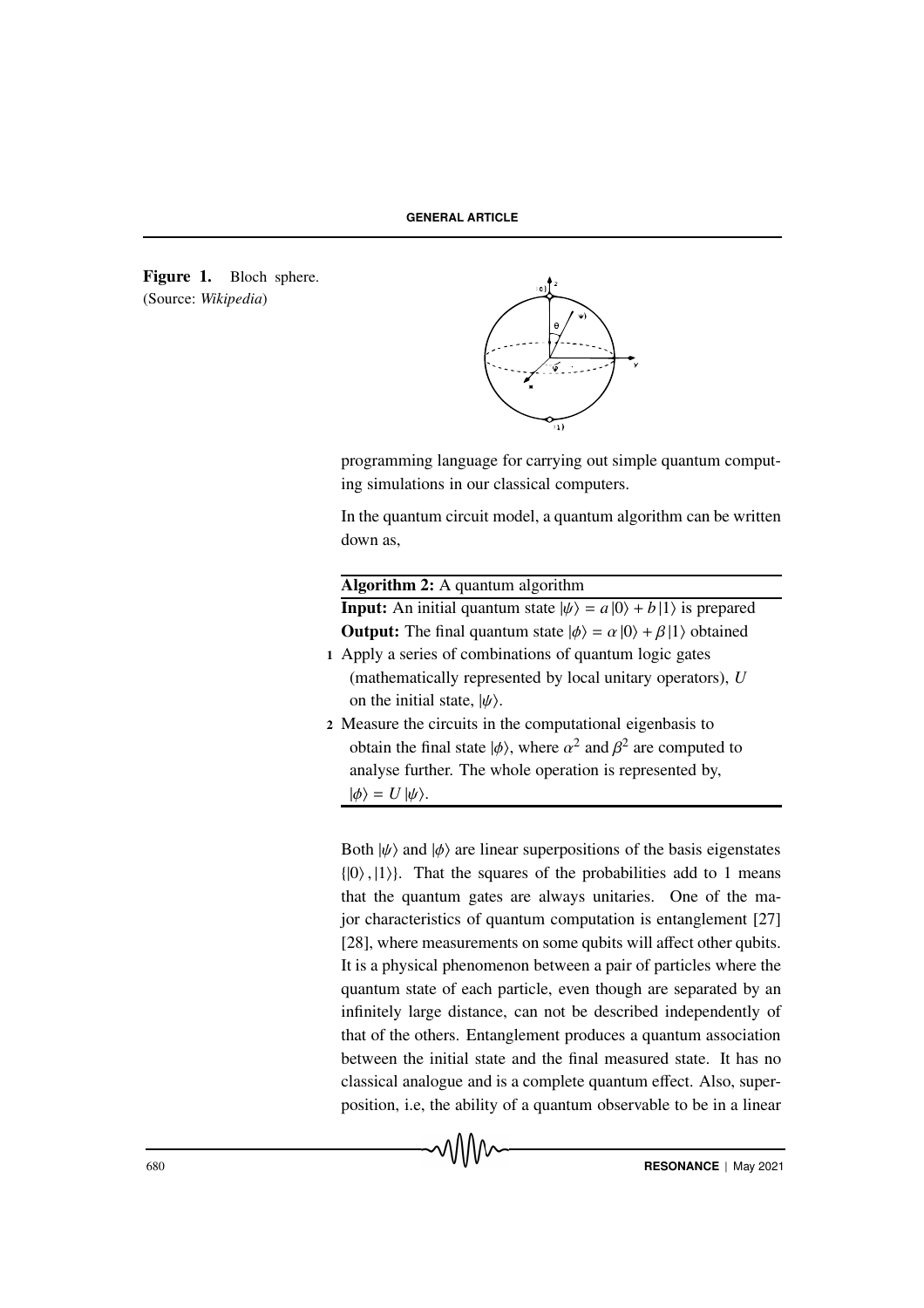combination of one or more basis eigenstates, is another property that is used by classical computers for storing exponentially more data than their classical counterparts. A classical computer with *n* bits stores one of the  $2^n$  possible values, whereas, a quantum computer stores all the 2*<sup>n</sup>* values.

Schrodinger's equation [29] governs the evolution of a quantum computer over time,

$$
i\hbar \frac{\partial |\psi(t)\rangle}{\partial t} = H(t) |\psi(t)\rangle \tag{5}
$$

Here,  $i =$  $\sqrt{-1}, \ \hbar = \frac{h}{2i}$  $\frac{h}{2\pi}$ ,  $|\psi(t)\rangle$  is the state vector that illustrates a quantum state at a time *t* and *H*(*t*) is the Hamiltonian operator. Assuming that the solution of the above equation is  $U(t)$ , i.e, the sequence of combination of complex unitaries, the time evolution of the given state is given by,

$$
|\psi(t)\rangle = U(t)|\psi(0)\rangle.
$$
 (6)

As  $U(t)$  is reversible, the number of input qubits equals the number of output qubits. Some of the quantum gates that we would require in our analyses are,

- Hadamard:  $H = \frac{1}{\sqrt{2}}$  1 1  $\overline{\mathsf{l}}$ 1 −1  $\overline{\phantom{a}}$  $\overline{\phantom{a}}$
- Identity:  $I = \begin{bmatrix} 1 & 0 \\ 0 & 1 \end{bmatrix}$  $\overline{\mathsf{l}}$ 0 1 1  $\overline{\phantom{a}}$
- Pauli X:  $\sigma_x = \begin{bmatrix} 0 & 1 \\ 1 & 0 \end{bmatrix}$  $\overline{\mathsf{l}}$ 1 0  $\overline{\phantom{a}}$  $\overline{\phantom{a}}$
- Pauli Y:  $\sigma_y = \begin{bmatrix} 0 & -i \\ i & 0 \end{bmatrix}$  $\overline{\mathsf{l}}$ *i* 0 1  $\overline{\phantom{a}}$

• Pauli Z: 
$$
\sigma_z = \begin{bmatrix} 1 & 0 \\ 0 & -1 \end{bmatrix}
$$

• 
$$
T(\frac{\pi}{8})
$$
:  $T = \begin{bmatrix} 1 & 0 \\ 0 & e^{i\frac{\pi}{4}} \end{bmatrix}$ 

**RESONANCE** | May 2021 681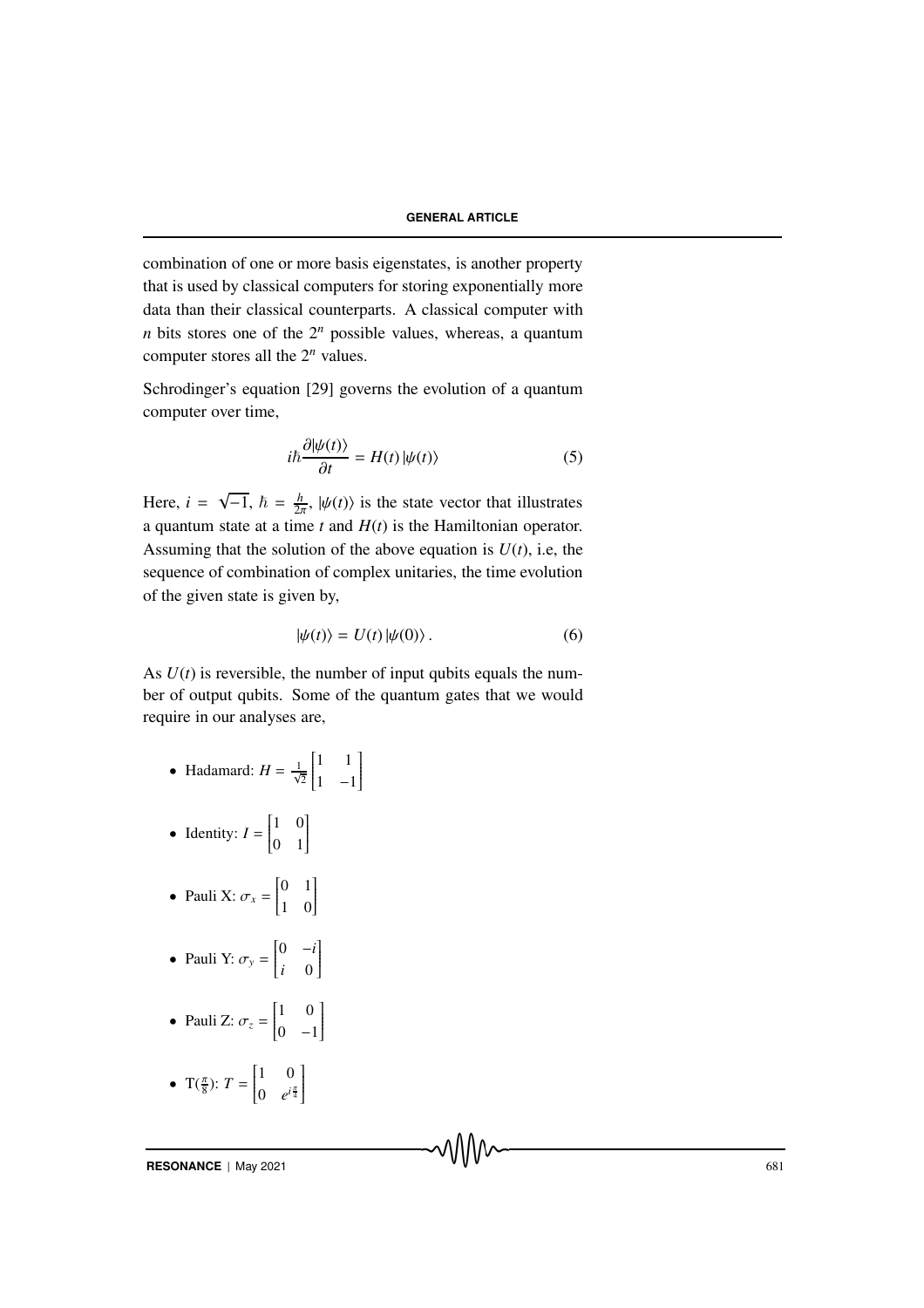**GENERAL ARTICLE**

- CNOT:  $C =$  1 0 0 0 0 1 0 0 0 0 0 1 0 0 1 0 I  $\bullet$  SWAP: *SWAP* = 1 0 0 0 0 0 1 0 0 1 0 0 0 0 0 1  $\overline{\phantom{a}}$
- Other single qubit or multi-qubit gates like S-gate and Toffoli gate.

The Pauli X gate is the quantum analogue of the classical NOT gate. The controlled-NOT (CNOT) gate flips the target bit if and only if the input bit is 1. The output of this gate is analogous to the output of the classical XOR gate. The {NAND, NOR} forms the universal gate set for classical computations, and the {H, T, CNOT} forms the universal gate set for quantum computations. With these information in mind, we will be able to start analysing the quantum game theory models in the upcoming sections.

#### Suggested Reading

- [1] David A. Meyer, Quantum strategies, *Phys. Rev. Lett*., Vol.82, pp.1052–1055, Feb 1999.
- [2] Jens Eisert and Martin Wilkens, Quantum games, *Journal of Modern Optics*, Vol.47, 14-15, pp.2543–2556, 2000.
- [3] J Orlin Grabbe, An introduction to quantum game theory, *arXiv preprint quant-ph*/*0506219*, 2005.
- [4] A Iqbal and A H Toor, Evolutionarily stable strategies in quantum games, *Physics Letters A*, Vol.280, Nos.5-6, pp.249–256, 2001.
- [5] J Maynard Smith and George R Price, The logic of animal conflict, *Nature*, Vol.246, No.5427, pp.15–18, 1973.
- [6] Edward W Piotrowski and J Sładkowski, Quantum market games, *Physica A: Statistical Mechanics and its Applications*, Vol.312, Nos.1–2, pp.208–216, 2002.
- [7] Edward W Piotrowski and Jan Sładkowski, Quantum-like approach to financial risk: Quantum anthropic principle, *arXiv preprint quant-ph*/*0110046*, 2001.
- [8] Indranil Ghosh, indrag49/quantum-game-theory: Python program written to run simulations on quantum game theory models, https://github.com/ indrag49/Quantum-Game-Theory, 2020. (Accessed on 05/02/2020).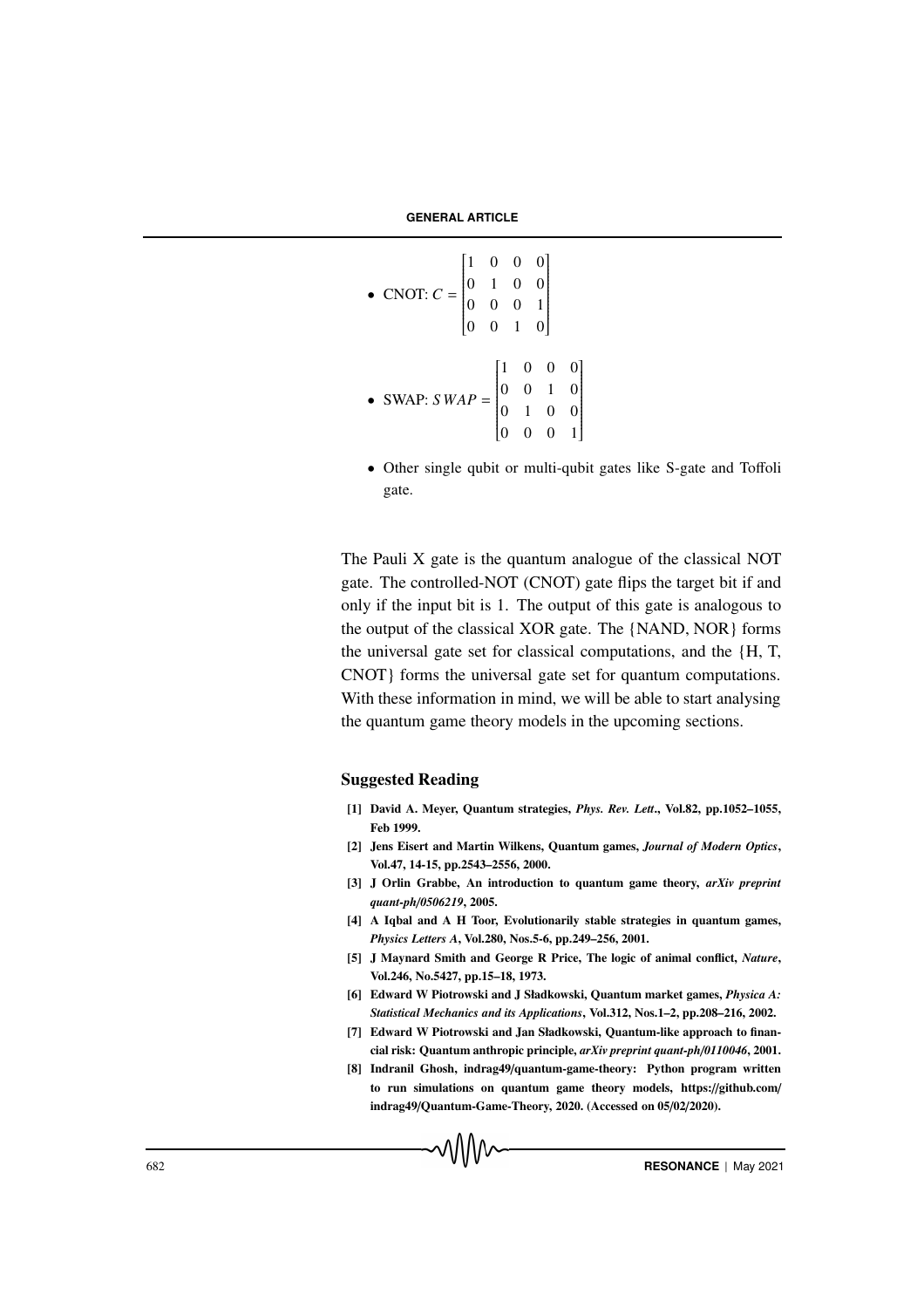- [9] Indranil Ghosh, *indrag49*/*quantum-game-theory: Python program written to run simulations on quantum game theory models*, https://github.com/ indrag49/Quantum-Game-Theory, 2020. (Accessed on 05/02/2020).
- [10] John Von Neumann and Oscar Morgenstern, *Theory of Games and Economic Behavior*, Princeton University Press, 1944.
- [11] John F Nash *et al*., Equilibrium points in n-person games, *Proceedings of the National Academy of Sciences*, Vol.36, No.1, pp.48–49, 1950.
- [12] John Nash, Non-cooperative games, *Annals of Mathematics*, pp.286–295, 1951.
- [13] Giacomo Bonanno, *Game Theory* (open access textbook with 165 solved exercises), 2015.
- [14] Steven Tadelis, *Game Theory: An Introduction*, Number 10001 in Economics Books, Princeton University Press, 2012.
- [15] Michael A Nielsen and Isaac L Chuang, Quantum computation and quantum information, *Phys. Today*, Vol.54, 60–2, 2001.
- [16] N David Mermin, *Quantum Computer Science: An Introduction*, Cambridge University Press, 2007.
- [17] Paul Benioff, The computer as a physical system: A microscopic quantum mechanical hamiltonian model of computers as represented by Turing machines, *Journal of Statistical Physics*, Vol.22, No.5, pp.563–591, 1980.
- [18] Richard P Feynman, Simulating physics with computers, *Int. J. Theor. Phys*., Vol.21, (6/7), 1999.
- [19] D Deutsch and R Jozsa, Rapid solutions of problems by quantum parallelism, *Proc.r. In Soc. Lond. A*., Vol.439, pp.553–558, 1992.
- [20] Peter W Shor, Algorithms for quantum computation: Discrete logarithms and factoring, *Proceedings 35th Annual Symposium on Foundations of Computer Science*, pp.124–134, Ieee, 1994.
- [21] Lov K Grover, A fast quantum mechanical algorithm for database search, *In Proceedings of the Twenty-eighth Annual ACM Symposium on Theory of Computing*, pp.212–219, 1996.
- [22] Aram W Harrow, Avinatan Hassidim and Seth Lloyd, Quantum algorithm for linear systems of equations, *Physical Review Letters*, Vol.103, No.15, p.150502, 2009.
- [23] Seth Lloyd and Samuel L Braunstein, Quantum computation over continuous variables, *Quantum Information with Continuous Variables*, pp.9–17, Springer, 1999.
- [24] Edward Farhi, Jeffrey Goldstone, Sam Gutmann and Michael Sipser, Quantum computation by adiabatic evolution, *arXiv preprint quant-ph*/*0001106*, 2000.
- [25] John Watrous, On one-dimensional quantum cellular automata, *In Proceedings of IEEE 36th Annual Foundations of Computer Science*, pp.528–537, IEEE, 1995.
- [26] Paul Adrien Maurice Dirac, A new notation for quantum mechanics, *In Mathematical Proceedings of the Cambridge Philosophical Society*, Vol.35, pp.416–418, Cambridge University Press, 1939.
- [27] Albert Einstein, Boris Podolsky and Nathan Rosen, Can quantum-mechanical description of physical reality be considered complete? *Physical Review*, Vol.47,